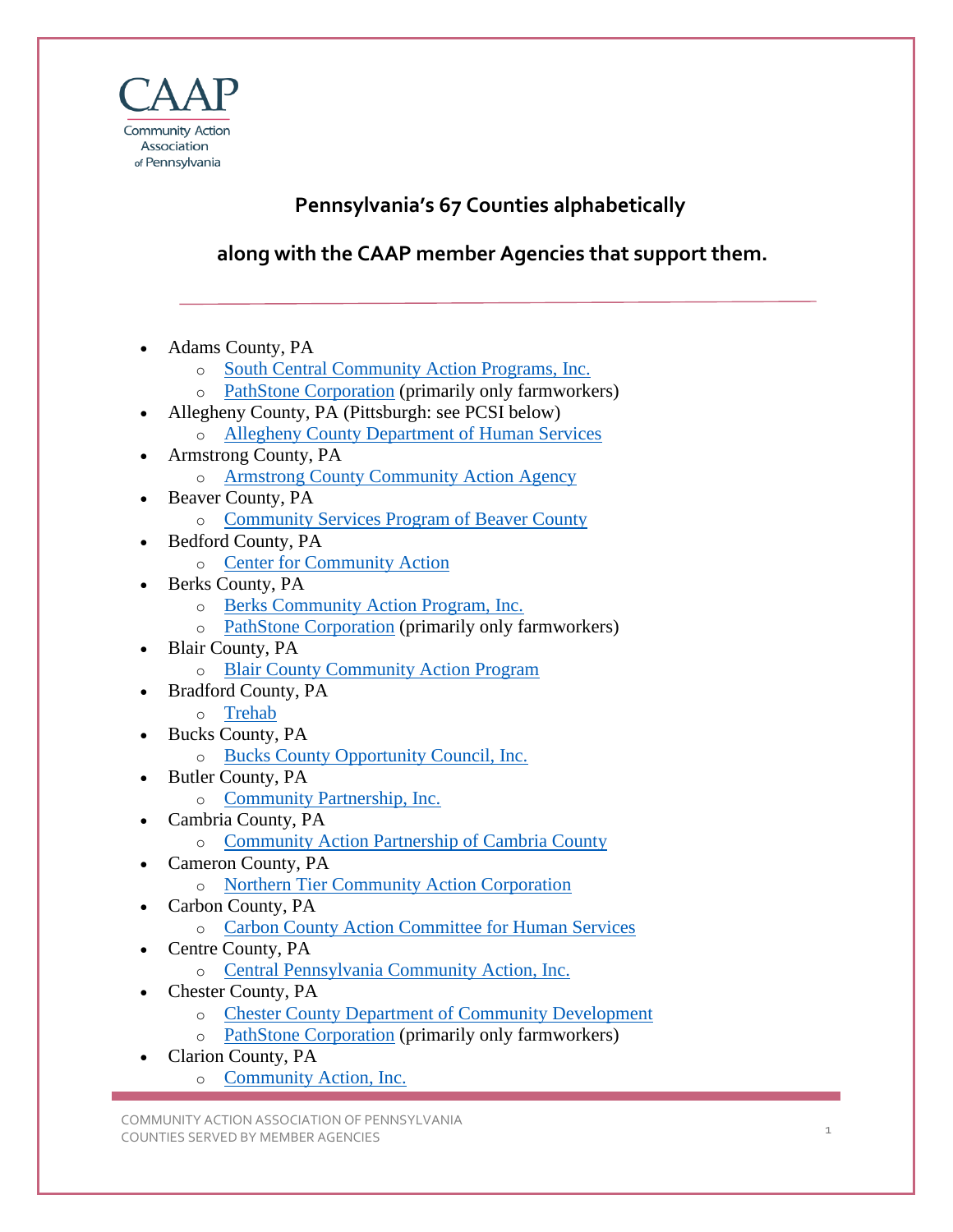

- Clearfield County, PA
	- o [Central Pennsylvania Community Action, Inc.](https://www.thecaap.org/agency-info/agencies-programs-services.html/title/central-pennsylvania-community-action-inc-)
- Clinton County, PA
	- o [Lycoming-Clinton Counties Commission for Community Action \(STEP\), Inc.](https://www.thecaap.org/agency-info/agencies-programs-services.html/title/lycoming-clinton-counties-commission-for-community-action-step-inc-)
- Columbia County, PA
	- o [Central Susquehanna Opportunities, Inc.](https://www.thecaap.org/agency-info/agencies-programs-services.html/title/central-susquehanna-opportunities-inc-)
- Crawford County, PA
	- o [Venango County Human Services, Community Support Services](https://www.thecaap.org/agency-info/agencies-programs-services.html/title/venango-county-human-services-community-support-services)
- Cumberland County, PA
	- o [Tri County Community Action](https://www.thecaap.org/agency-info/agencies-programs-services.html/title/tri-county-community-action)
- Dauphin County, PA
	- o [Tri County Community Action](https://www.thecaap.org/agency-info/agencies-programs-services.html/title/tri-county-community-action)
- Delaware County, PA
	- o [Community Action Agency of Delaware County, Inc.](https://caadc.org/) (not a CAAP member)
- Elk County, PA
	- o [Northern Tier Community Action Corporation](https://www.thecaap.org/agency-info/agencies-programs-services.html/title/northern-tier-community-action-corporation)
- Erie County, PA
	- o [Greater Erie Community Action Committee](https://www.thecaap.org/agency-info/agencies-programs-services.html/title/greater-erie-community-action-committee)
- Fayette County, PA
	- o [Fayette County Community Action Agency, Inc.](https://www.thecaap.org/agency-info/agencies-programs-services.html/title/fayette-county-community-action-agency-inc-)
- Forest County, PA
	- o [Warren-Forest Counties Economic Opportunity Council](https://www.thecaap.org/agency-info/agencies-programs-services.html/title/warren-forest-counties-economic-opportunity-council)
- Franklin County, PA
	- o [South Central Community Action Programs, Inc.](https://www.thecaap.org/agency-info/agencies-programs-services.html/title/south-central-community-action-programs-inc-)
	- o [PathStone Corporation](https://www.thecaap.org/agency-info/agencies-programs-services.html/title/pathstone-corporation) (primarily only farmworkers)
- Fulton County, PA
	- o [Center for Community Action](https://www.thecaap.org/agency-info/agencies-programs-services.html/title/center-for-community-action)
- Greene County, PA
	- o [Blueprints](https://www.thecaap.org/agency-info/agencies-programs-services.html/title/blueprints)
- Huntingdon County, PA
	- o [Center for Community Action](https://www.thecaap.org/agency-info/agencies-programs-services.html/title/center-for-community-action)
- Indiana County, PA
	- o [Indiana County Community Action Program, Inc.](https://www.thecaap.org/agency-info/agencies-programs-services.html/title/indiana-county-community-action-program-inc-)
- Jefferson County, PA
	- o [Community Action, Inc.](https://www.thecaap.org/agency-info/agencies-programs-services.html/title/community-action-inc-)
- Juniata County, PA
	- o [Center for Community Action](https://www.thecaap.org/agency-info/agencies-programs-services.html/title/center-for-community-action)
- Lackawanna County, PA
	- o [Agency for Community EmPOWERment of NEPA \(ACE\)](https://www.thecaap.org/agency-info/agencies-programs-services.html/title/agency-for-community-empowerment-of-nepa-ace-)
- Lancaster County, PA
	- o [Community Action Program of Lancaster County \(CAPLanc\)](https://www.thecaap.org/agency-info/agencies-programs-services.html/title/community-action-program-of-lancaster-county-caplanc-)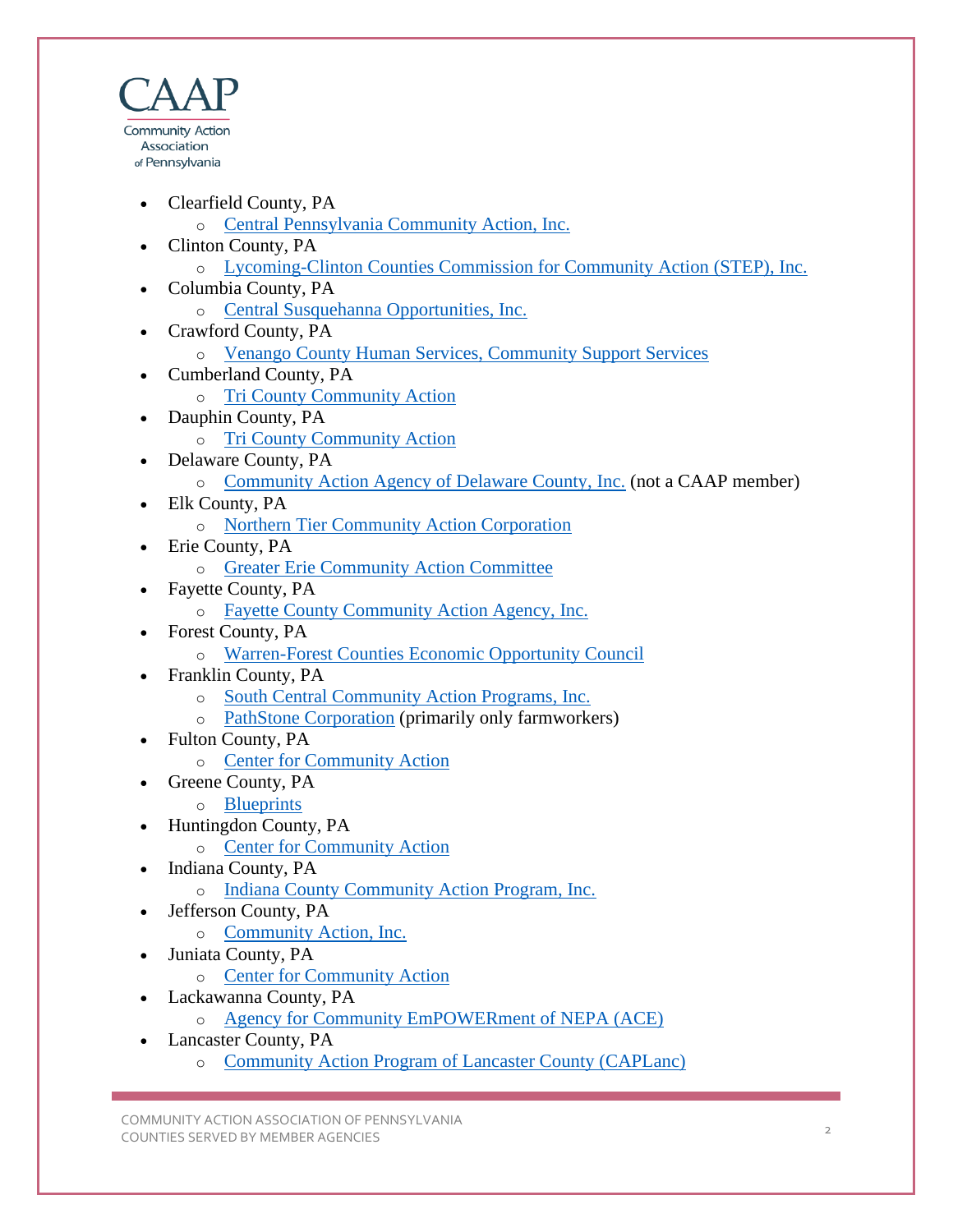

- Lawrence County, PA
	- o [Lawrence County Community Action](https://www.thecaap.org/agency-info/agencies-programs-services.html/title/lawrence-county-community-action-partnership) Partnership
- Lebanon County, PA
	- o [Lebanon County Community Action Partnership](https://www.thecaap.org/agency-info/agencies-programs-services.html/title/lebanon-county-community-action-partnership)
- Lehigh County, PA
	- o [Community Action Committee of the Lehigh Valley, Inc.](https://www.thecaap.org/agency-info/agencies-programs-services.html/title/community-action-committee-of-the-lehigh-valley-inc-)
- Luzerne County, PA
	- o [Commission on Economic Opportunity of Luzerne County](https://www.thecaap.org/agency-info/agencies-programs-services.html/title/commission-on-economic-opportunity-of-luzerne-county)
- Lycoming County, PA
	- o [Lycoming-Clinton Counties Commission for Community Action \(STEP\), Inc.](https://www.thecaap.org/agency-info/agencies-programs-services.html/title/lycoming-clinton-counties-commission-for-community-action-step-inc-)
- McKean County, PA
	- o [Northern Tier Community Action](https://www.thecaap.org/agency-info/agencies-programs-services.html/title/northern-tier-community-action-corporation) Corporation
- Mercer County, PA
	- o [Community Action Partnership of Mercer County, Inc.](https://www.thecaap.org/agency-info/agencies-programs-services.html/title/community-action-partnership-of-mercer-county-inc-)
- Mifflin County, PA
	- o [Center for Community Action](https://www.thecaap.org/agency-info/agencies-programs-services.html/title/center-for-community-action)
- Monroe County, PA
	- o [Monroe County Fiscal Affairs Office](https://www.thecaap.org/agency-info/agencies-programs-services.html/title/monroe-county-fiscal-affairs-office)
- Montgomery County, PA
	- o [Montgomery Co. Community Action Development Commission](https://www.thecaap.org/agency-info/agencies-programs-services.html/title/montgomery-co-community-action-development-commission)
- Montour County, PA
	- o [Central Susquehanna Opportunities, Inc.](https://www.thecaap.org/agency-info/agencies-programs-services.html/title/central-susquehanna-opportunities-inc-)
- Northampton County, PA
	- o [Community Action Committee](https://www.thecaap.org/agency-info/agencies-programs-services.html/title/community-action-committee-of-the-lehigh-valley-inc-) of the Lehigh Valley, Inc.
- Northumberland County, PA
	- o [Central Susquehanna Opportunities, Inc.](https://www.thecaap.org/agency-info/agencies-programs-services.html/title/central-susquehanna-opportunities-inc-)
- Perry County, PA
	- o [Tri County Community Action](https://www.thecaap.org/agency-info/agencies-programs-services.html/title/tri-county-community-action)
- Philadelphia County, PA
	- o [Office of Community Empowerment & Opportunity](https://www.thecaap.org/agency-info/agencies-programs-services.html/title/office-of-community-empowerment-opportunity)
- Pike County, PA
	- o [Trehab](https://www.thecaap.org/agency-info/agencies-programs-services.html/title/trehab)
	- Pittsburgh City
		- o [Pittsburgh Community Services, Inc.](https://www.thecaap.org/agency-info/agencies-programs-services.html/title/pittsburgh-community-services-inc-)
- Potter County, PA
	- o [Northern Tier Community Action Corporation](https://www.thecaap.org/agency-info/agencies-programs-services.html/title/northern-tier-community-action-corporation)
- Schuylkill County, PA
	- o [Schuylkill Community Action](https://www.thecaap.org/agency-info/agencies-programs-services.html/title/schuylkill-community-action)
- Snyder County, PA
	- o [Union-Snyder Community Action Agency](https://www.thecaap.org/agency-info/agencies-programs-services.html/title/union-snyder-community-action-agency)
- Somerset County, PA